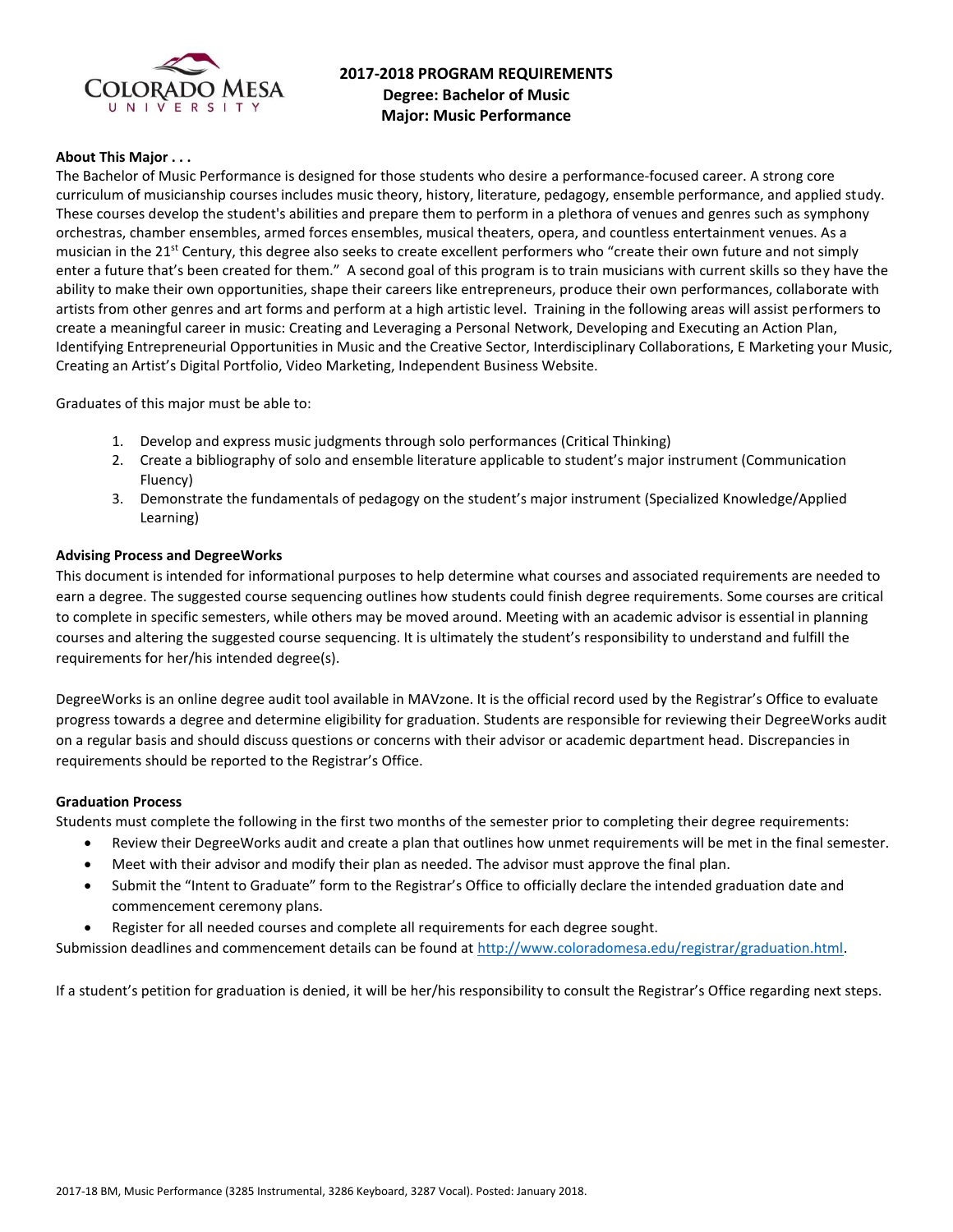## **INSTITUTIONAL DEGREE REQUIREMENTS**

The following institutional degree requirements apply to all CMU baccalaureate degrees. Specific programs may have different requirements that must be met in addition to institutional requirements.

- 120 semester hours minimum.
- Students must complete a minimum of 30 of the last 60 hours of credit at CMU, with at least 15 semester hours in major discipline courses numbered 300 or higher.
- 40 upper-division credits (an alternative credit limit applies to the Bachelor of Applied Science degree).
- 2.00 cumulative GPA or higher in all CMU coursework.
- A course may only be used to fulfill one requirement for each degree/certificate.
- No more than six semester hours of independent study courses can be used toward the degree.
- Non-traditional credit, such as advanced placement, credit by examination, credit for prior learning, cooperative education and internships, cannot exceed 30 semester credit hours for a baccalaureate degree; A maximum of 15 of the 30 credits may be for cooperative education, internships, and practica.
- Pre-collegiate courses (usually numbered below 100) cannot be used for graduation.
- Capstone exit assessment/projects (e.g., Major Field Achievement Test) requirements are identified under Program-Specific Degree Requirements.
- The Catalog Year determines which program sheet and degree requirements a student must fulfill in order to graduate. Visit with your advisor or academic department to determine which catalog year and program requirements you should follow.
- See "Requirements for Undergraduate Degrees and Certificates" in the catalog for a complete list of graduation requirements.

#### **PROGRAM-SPECIFIC DEGREE REQUIREMENTS**

- 2.0 cumulative GPA or higher in coursework toward the major content area.
- Must pass all foundation and major courses with a "C" or better.
- MUSP and MUSL credits may only be used once on a program sheet. Student should consult their advisor when determining the section to use these courses.
- Students deficient in piano skills will be required to complete MUSA 130, MUSA 131, MUSA 230, and MUSA 231 in the first two years. Some Essential Learning credits will have to be completed in the junior year.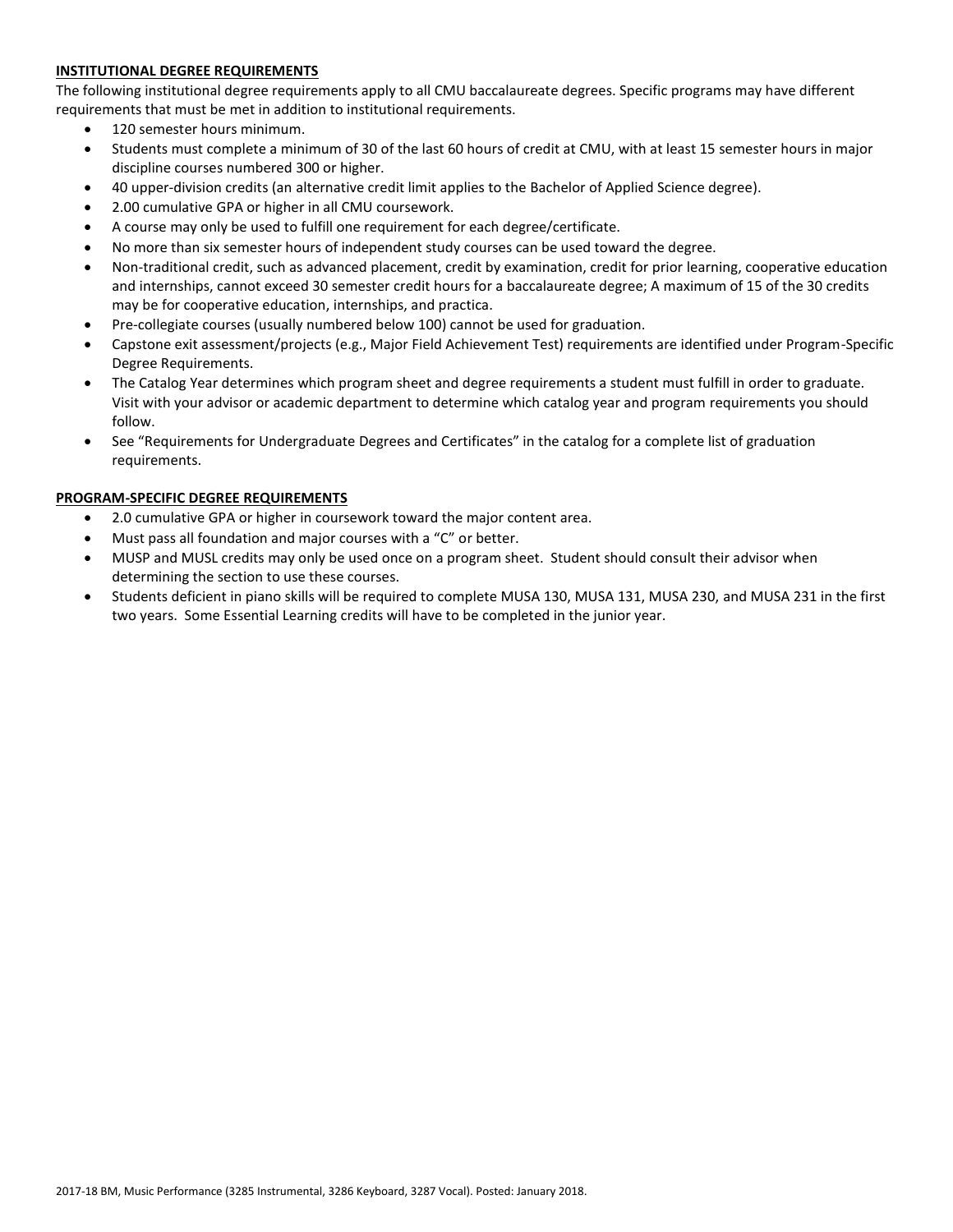### **ESSENTIAL LEARNING REQUIREMENTS** (31 semester hours)

See the current catalog for a list of courses that fulfill the requirements below. If a course is an Essential Learning option and a requirement for your major, you must use it to fulfill the major requirement and make a different selection for the Essential Learning requirement.

**English** (6 semester hours, must receive a grade of "C" or better and must be completed by the time the student has 60 semester hours.)

- $\Box$  ENGL 111 English Composition (3)
- $\Box$  ENGL 112 English Composition (3)

**Mathematics** (3 semester hours, must receive a grade of "C" or better, must be completed by the time the student has 60 semester hours.)

MATH 110 - College Mathematics (3) or higher

#### **Humanities** (3 semester hours)

 $\Box$  Select one Humanities course (3)

### **Social and Behavioral Sciences** (6 semester hours)

- $\Box$  Select one Social and Behavioral Sciences course (3)
- $\Box$  Select one Social and Behavioral Sciences course (3)

### **Natural Sciences** (7 semester hours, one course must include a lab)

- $\square$  Select one Natural Sciences course (3)
- $\Box$  Select one Natural Sciences course with a lab (4)

### **History** (3 semester hours)

 $\Box$  Select one History course (3)

### **Fine Arts** (3 semester hours)

 $\Box$  Select one Fine Arts course (3)

## **OTHER LOWER-DIVISION REQUIREMENTS**

**Wellness Requirement** (2 semester hours)

- $\Box$  KINE 100 Health and Wellness (1)
- $\square$  Select one Activity course (1)

## **Essential Learning Capstone** (4 semester hours)

Essential Learning Capstone must be taken after completion of the Essential Learning English and Mathematics requirements, and when a student has earned between 45 and 75 hours.

- ESSL 290 Maverick Milestone (3)
- $\square$  ESSL 200 Essential Speech (1)

## **FOUNDATION COURSES** (23 semester hours, must pass all courses with a "C" or better)

- $\Box$  MUSA 111 Music Technology (1)
- $\Box$  MUSA 114 Music Theory I Introduction (3)
- MUSA 115 Music Theory II Diatonic Concepts (3)
- $\Box$  MUSA 116 Ear Training and Sightsinging I (2)
- $\Box$  MUSA 117 Ear Training and Sightsinging II (2)
- MUSA 214 Music Theory III Chromatic Concepts (3)
- MUSA 215 Music Theory IV Twentieth Century Form and Analysis (3)
- $\Box$  MUSL 1<sub>\_\_\_</sub> Music Lesson (1)
- $\Box$  MUSL 1 Music Lesson (1)
- $\Box$  MUSL 2\_\_\_ Music Lesson (1)
- □ MUSP 1 Music Performance (1)
- MUSP 1\_\_\_ Music Performance (1)
- MUSP 2\_\_\_ Music Performance (1)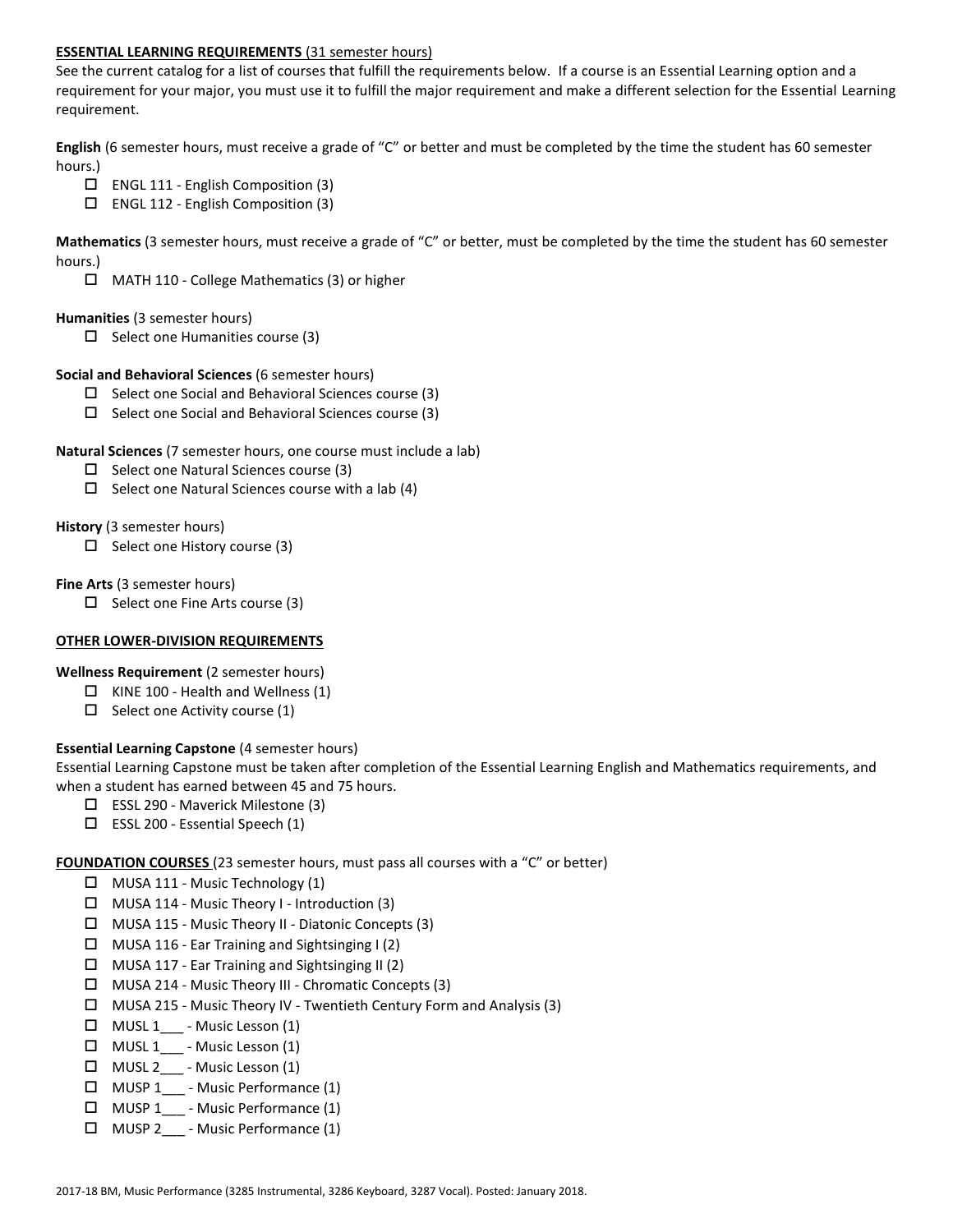#### **Music Core** (30-31 semester hours)

- MUSA 101 Concert Attendance (0)
- MUSA 101 Concert Attendance (0)
- MUSA 101 Concert Attendance (0)
- $\Box$  MUSA 101 Concert Attendance (0)
- MUSA 101 Concert Attendance (0)
- MUSA 101 Concert Attendance (0)
- MUSA 101 Concert Attendance (0)
- MUSA 101 Concert Attendance (0)
- MUSA 250 Beginning Conducting (2)
- $\Box$  MUSA 268 Beginning Jazz Improvisation (1) (instrumental students only)
- □ MUSA 317 Orchestration (2)
- $\Box$  MUSA 326 Music History and Literature I (3)
- $\Box$  MUSA 327 Music History and Literature II (3)
- $\Box$  MUSA 363 Music Industry and Marketing (3)
- MUSA 365 Entrepreneurship for Creatives (3)
- MUSA 426 The Music of World Cultures (2)
- MUSP 320 Junior Recital (1)
- MUSL 2\_\_\_ Music Lesson (1)
- $\Box$  MUSL 3 Music Lesson (1)
- $\Box$  MUSL 3 Music Lesson (1)
- $\Box$  MUSL 4 Music Lesson (1)
- $\Box$  MUSL 4 Music Lesson (1)
- □ MUSP 2 Music Performance (1)
- $\Box$  MUSP 3 Music Performance (1)
- MUSP 3\_\_\_ Music Performance (1)
- □ MUSP 4 Music Performance (1)
- □ MUSP 4 Music Performance (1)
- MUSP 420 Senior Recital/Presentation (1)

## **Foreign Language** (6 semester hours)

Two courses in foreign language. Must receive a grade of "C" or better. FLAS 114 and 115 will NOT fulfill this requirement.

 \_\_\_\_\_\_\_\_\_\_\_\_\_\_\_\_\_\_\_\_\_\_\_\_\_\_\_\_\_\_\_\_\_\_\_\_\_\_\_\_\_\_\_\_\_\_\_\_\_\_\_\_\_\_\_\_\_\_\_\_ \_\_\_\_\_\_\_\_\_\_\_\_\_\_\_\_\_\_\_\_\_\_\_\_\_\_\_\_\_\_\_\_\_\_\_\_\_\_\_\_\_\_\_\_\_\_\_\_\_\_\_\_\_\_\_\_\_\_\_\_

**Options And Electives** (Select one of the following disciplines, 16-21 semester hours)

## **Instrumental Performance** (16 semester hours)

MUSA 303 - Symphonic Literature (3)

Select 4 upper division hours from Music Lessons (MUSL):

- MUSL \_\_\_\_ Music Lesson (1)
- MUSL \_\_\_\_ Music Lesson (1)
- MUSL \_\_\_\_ Music Lesson (1)
- $\Box$  MUSL  $\Box$  Music Lesson (1)

Select 4 semester hours chosen from MUSA 368, MUSA 350B, or upper division MUSP Music Performance Ensembles:

- $\Box$  MUS\_\_\_\_\_\_\_ \_\_\_\_\_\_\_\_\_\_\_\_\_\_\_\_\_\_\_\_\_\_
- $\Box$  MUS\_\_\_\_\_\_ \_\_\_\_\_\_\_\_\_\_\_\_\_\_\_\_\_\_\_
- MUS\_\_\_\_\_\_ \_\_\_\_\_\_\_\_\_\_\_\_\_\_\_\_\_\_
- $\square$  MUS\_\_\_\_\_\_\_\_ \_\_\_

 $\Box$  Select Pedagogy course in applied area (2):

 $\square$  Select 3 semester hours from Fine and Performing Arts, must be outside of the concentration:

\_\_\_\_\_\_\_\_\_\_\_\_\_\_\_\_\_\_\_\_\_\_\_\_\_\_\_\_\_\_\_\_\_\_\_\_\_\_\_\_\_\_\_\_\_\_\_\_\_\_\_\_\_\_\_\_\_\_\_\_

\_\_\_\_\_\_\_\_\_\_\_\_\_\_\_\_\_\_\_\_\_\_\_\_\_\_\_\_\_\_\_\_\_\_\_\_\_\_\_\_\_\_\_\_\_\_\_\_\_\_\_\_\_\_\_\_\_\_\_\_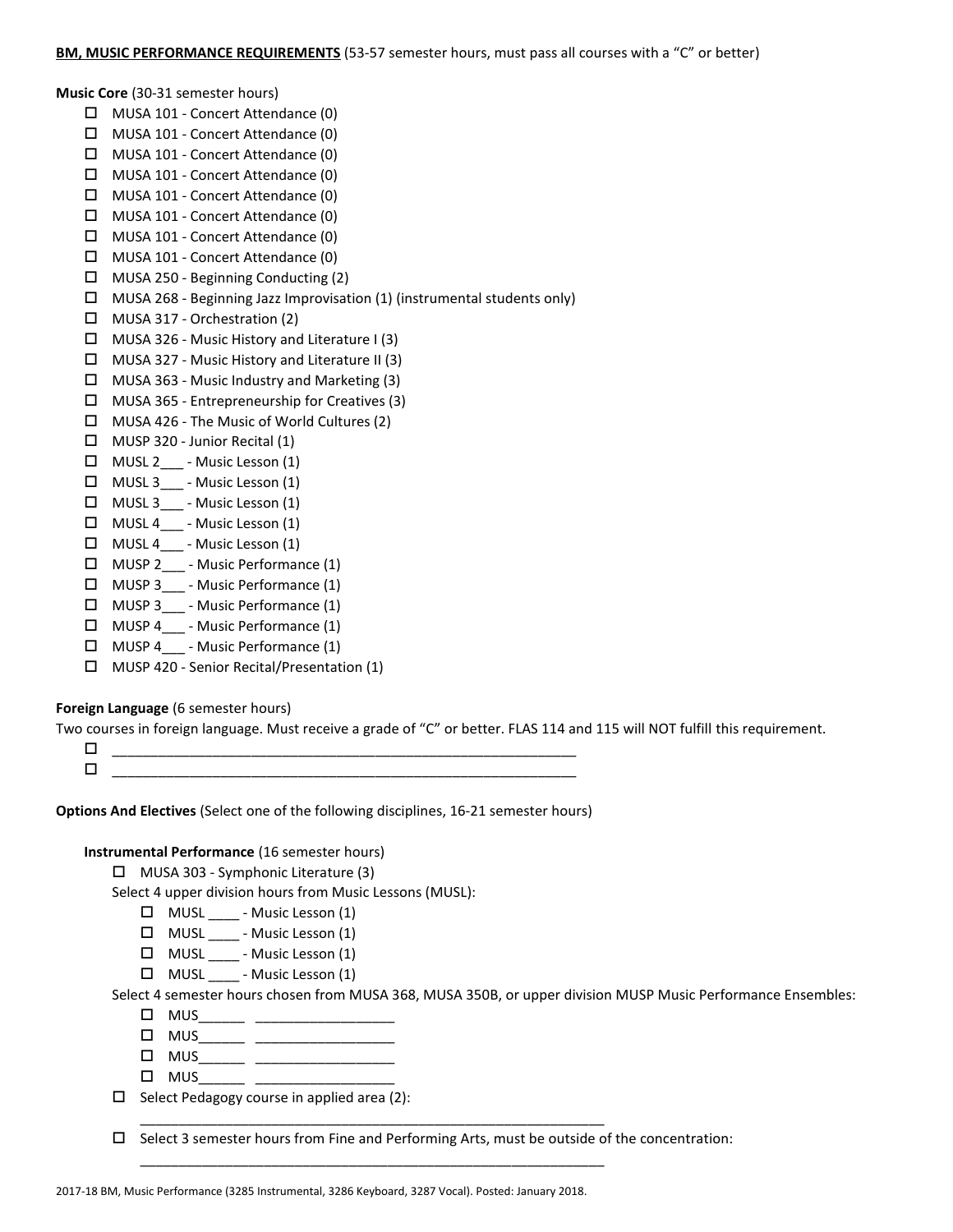#### **Keyboard Performance** (18 semester hours)

- $\Box$  MUSA 302 Keyboard Literature I (3)
- $\Box$  MUSA 304 Keyboard Literature II (3)
- MUSA 310 Accompanying Techniques (2)
- $\Box$  MUSA 411 Piano Pedagogy (3)
- MUSL 330 Piano Lessons (1)
- MUSL 330 Piano Lessons (1)
- MUSL 430 Piano Lessons (1)
- MUSL 430 Piano Lessons (1)
- $\Box$  Select 3 semester hours from Fine and Performing Arts, must be outside of the concentration:

\_\_\_\_\_\_\_\_\_\_\_\_\_\_\_\_\_\_\_\_\_\_\_\_\_\_\_\_\_\_\_\_\_\_\_\_\_\_\_\_\_\_\_\_\_\_\_\_\_\_\_\_\_\_\_\_\_\_\_\_

#### **Vocal Performance** (21 semester hours)

- MUSA 318 Vocal Literature (3)
- MUSA 337 Diction for Singers (2)
- MUSA 410 Vocal Pedagogy (3)
- MUSA 437 Advanced Singer's Diction German and Russian (1)
- MUSA 438 Advanced Singer's Diction Romance Languages (1)
- MUSL 337 Voice Lessons (1)
- MUSL 337 Voice Lessons (1)
- MUSL 437 Voice Lessons (1)
- MUSL 437 Voice Lessons (1)
- MUSP 365 Opera Workshop (1)
- MUSP 465 Opera Scenes/Performance (1)
- $\Box$  THEA 153 Acting I: Beginning Acting (3)

Complete two credits from the following list:

- MUSA 350A Advanced Conducting: Choral (2)
- MUSA 350B Advanced Conducting: Instrumental (2)
- MUSP 350 Concert Choir (1)
- MUSP 356 Chamber Choir (1)
- MUSP 358 Women's Choir (1)
- MUSP 359 Vocal Jazz Ensemble (1)
- MUSP 450 Concert Choir (1)
- MUSP 456 Chamber Choir (1)
- MUSP 458 Women's Choir (1)
- MUSP 459 Vocal Jazz Ensemble (1)
- $\Box$  $\blacksquare$

**GENERAL ELECTIVES** (All college level courses appearing on your final transcript, not listed above that will bring your total semester hours to 120 hours. 3-7 semester hours)

| 0 _________________________           |
|---------------------------------------|
| <b>D</b> ____________________________ |
|                                       |
| <b>O</b> ________________________     |
|                                       |
| <u>0 ________________________</u>     |
|                                       |
|                                       |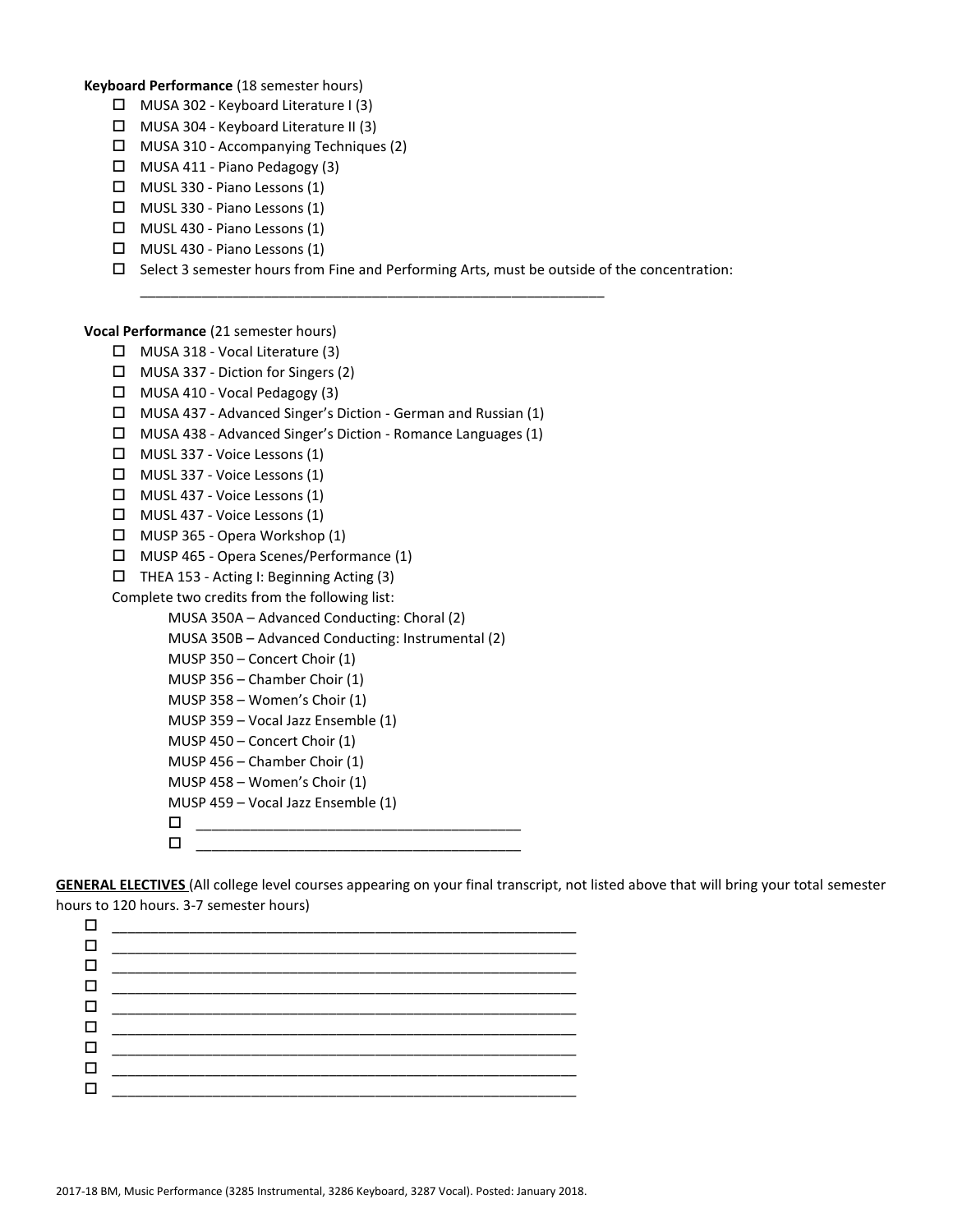#### **Freshman Year, Fall Semester: 17 credits**

- **MUSA 101 Concert Attendance (0)**
- MUSA 114 Music Theory I Introduction (3)
- MUSA 116 Ear Training and Sightsinging I (2)
- MUSA 111 Music Technology (1)
- MUSL 1\_\_\_ Music Lesson (1)
- MUSP 1 Music Performance (1)
- MATH 110 College Mathematics (3) or higher
- ENGL 111 English Composition (3)
- Essential Learning Social and Behavioral Science (3)

# **Freshman Year, Spring Semester: 16 credits**

- MUSA 101 Concert Attendance (0)
- MUSA 115 Music Theory II Diatonic Concepts (3)
- MUSA 117 Ear Training and Sightsinging II (2)
- MUSL 1\_\_\_ Music Lesson (1)
- MUSP 1 Music Performance (1)
- ENGL 112 English Composition (3)
- Essential Learning Fine Arts (3)
- Essential Learning Social and Behavioral Science (3)

## **Sophomore Year, Fall Semester: 16 credits**

- **MUSA 101 Concert Attendance (0)**
- MUSA 214 Music Theory III Chromatic Concepts (3)
- MUSA 268 Beginning Jazz Improvisation (1)
- KINE 100 Health and Wellness (1)
- MUSL 2\_\_\_ Music Lesson (1)
- MUSP 2\_\_\_ Music Performance (1)
- Essential Learning Natural Science with Lab (4)
- Essential Learning History (3)
- Elective (2)

## **Sophomore Year, Spring Semester: 14 credits**

- MUSA 101 Concert Attendance (0)
- MUSA 215 Music Theory IV Twentieth Century Form and Analysis (3)
- MUSL 2\_\_\_ Music Lesson (1)
- MUSP 2\_\_\_ Music Performance (1)
- MUSA 250 Beginning Conducting (2)
- Essential Learning Humanities (3)
- ESSL 290 Maverick Milestone (3)
- **ESSL 200 Essential Speech (1)**

## **Junior Year, Fall Semester: 15 credits**

- MUSA 101 Concert Attendance (0)
- MUSA 411 Piano Pedagogy (3)
- MUSA 326 Music History and Literature I (3)
- MUSL 3\_\_\_ Music Lesson (1)
- MUSP 3 Music Performance (1)
- Foundation Course Foreign Language (3)
- MUSA 363 Music Industry and Marketing (3)

## **Junior Year, Spring Semester: 13 credits**

- **MUSA 101 Concert Attendance (0)**
- MUSA 310 Accompanying Techniques (2)
- MUSA 327 Music History and Literature II (3)

#### 2017-18 BM, Music Performance (3285 Instrumental, 3286 Keyboard, 3287 Vocal). Posted: January 2018.